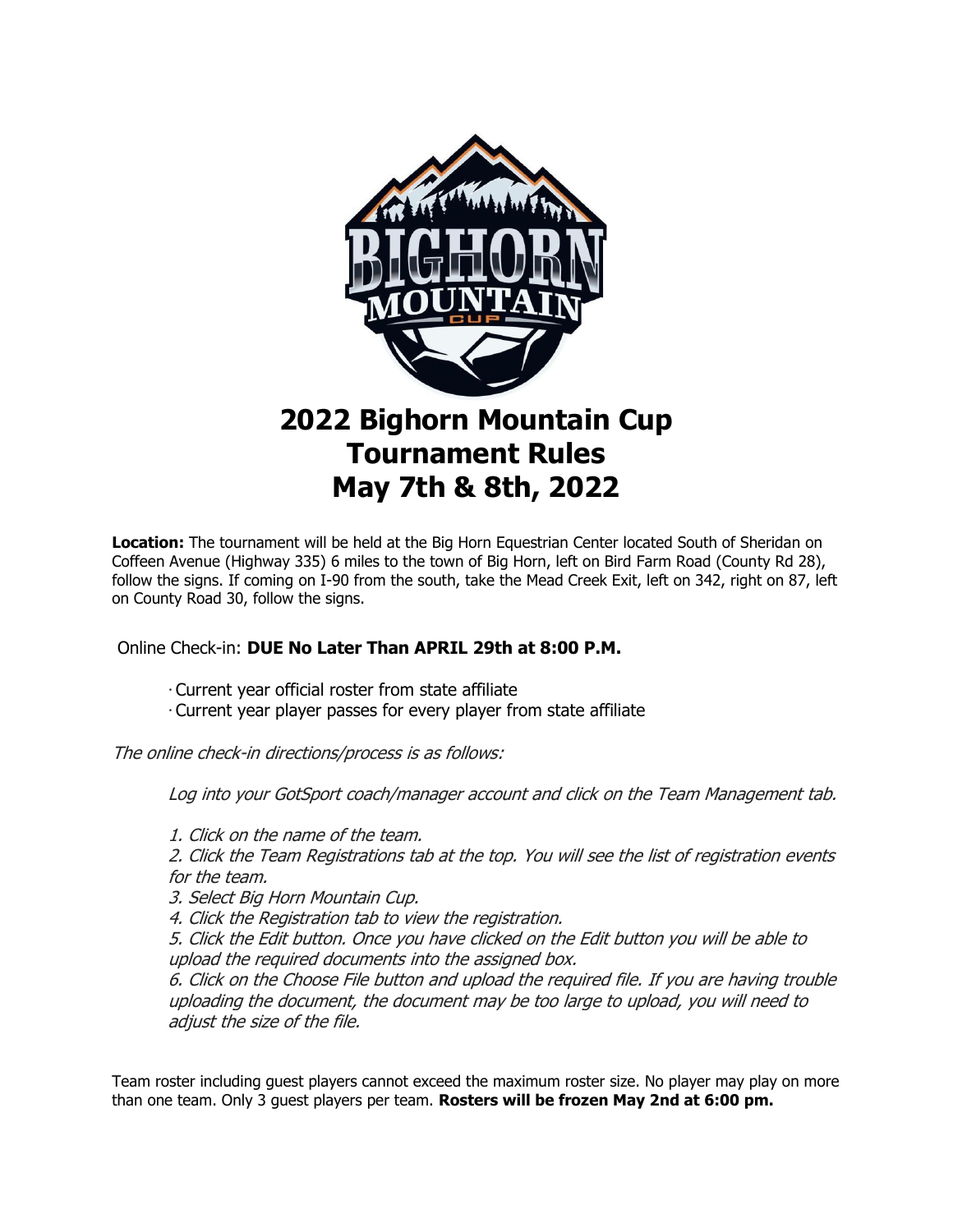All player and coaches passes and approved rosters will be checked at the field prior to the start of each game. If a player or a coach does not have an approved pass at the time of game check-in, he/she may not participate in the game. **NO EXCEPTIONS!**

**RULES/REFEREES** Rules will be played under USSF and US Youth Soccer adjustments for youth competition, except where superseded by the following tournament rules. We will have a current year licensed referee assignor to assign referees to the games. A three-man referee system will be utilized for the games requiring offside to be called. Only current USSF registered referees will be allowed to officiate the games, with the exception of the use of a club linesman as defined by USSF. Only current USSF registered referees will receive payment for game assignment.

**Format/Scheduling/Bracketing:** All teams will be guaranteed a minimum of 3 matches. There will be a gold, silver and Bronze division where the number of participating teams permits such a format. Brackets will be populated based on past performance, age of players and other factors in order to create a competitive bracket and is at the discretion of the tournament committee. The Tournament Committee reserves the right to combine age groups as necessary. The tournament is not responsible for registration forms filled out incorrectly.

**Game Duration:** The referee may add time at his discretion up to 5 minutes. For late starts, the referee can shorten each half equally up to five (5) minutes to re-establish the field schedule. Each game will have a 5-minute half time.

**U8**  $2 - 20$  min halves  $\#3$  Ball **U10** 2 – 25 min halves #4 Ball **U12** 2 – 30 min halves #4 Ball **U14** 2 – 35 min halves #5 Ball **U15** 2 – 35 min halves #5 Ball

> **TEAM JERSEYS**: Home team will wear dark uniforms and the visiting team will wear light or opposing colors. The team causing the conflict will be required to change. Home team is listed first in the program.

**Substitutions:** Unlimited substitutions by either team may be made at any stoppage, with the permission of the referee.

**The Field of Play:** The team listed first is the home team.

During the play of any game, all members of the team not on the field of play shall remain in their designated team area behind any drawn team line or at least 5 feet from the touch line, with the exception of an impending substitution.

Only coaches, assistant coaches, and players with proper credentials are allowed in the team area. All spectators shall remain at least 5 feet from touchlines, or goal lines, unless spectator lines establish a different distance. No person is permitted behind the goal area.

**Scoring:** Scoring will be based on a **10 point** system. There will be no overtime or tiebreakers in the preliminary rounds.

Teams shall be awarded points for games as follows:

- 1. Win 6 points plus 1 point for each goal scored (up to a maximum of 3 per game)
- 2. Forfeit 8 points
- 3. Tie 3 points plus 1 point for each goal scored (up to a maximum of 3 per game)
- 4. Loss 0 points plus 1 point for each goal scored (up to a maximum of 3 per game)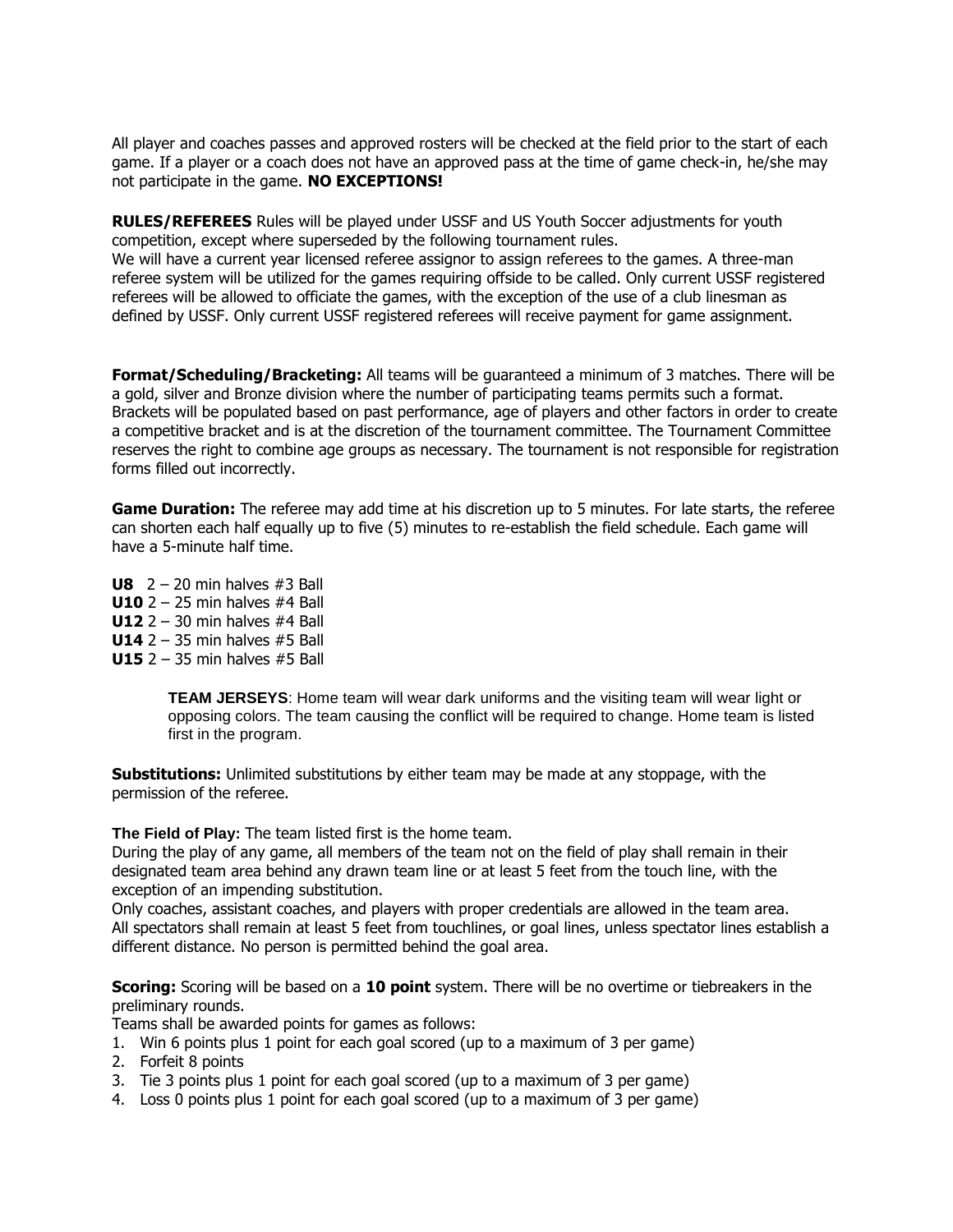5. Shut out 1 point for holding the other team scoreless

#### **Any red card infraction will result in the loss of three (3) points from their team's standings.**

A team will receive no points or other credit for more than three (3) goals scored in any game. Total possible points per game are 10.

If a team is declared ineligible or if a scheduled team does not show for play within 5 minutes of scheduled start time, the game is a forfeit. In the unlikely event of forfeits during the preliminary games, the forfeit shall be scored as follows:

For purposes of awarding points, a team which "wins a forfeit" shall receive 8 points.

If a team withdraws from the tournament voluntarily or is disqualified from the tournament prior to completion of all of its games in the preliminary rounds, each of the teams in the flight shall receive 8 points.

#### **Coaches must be sure to verify scores and points awarded on the official tournament scoreboard following the completion of a game.**

If at the completion of the preliminary round, two or more teams in a flight are tied in total number of points, the team that shall advance shall be determined in the following sequence:

- 1. Results of head to head competition between the tied teams.
- 2. Fewest goals allowed through all preliminary matches.
- 3. Total number of goals scored in all preliminary matches up to three (3) per game
- 4. Taking of kicks from the penalty mark in accordance with USSF Laws of the Game.
- 5. Tossing of a coin in the event that adverse weather conditions or nightfall prevents the taking of kicks from the penalty mark.
- 6. Decision of the Tournament Committee. The Tournament Committee shall decide how it will choose a winning team if the prior criteria are inappropriate.

In the event of a 3-way or more tie (based on points), the tie breaking procedures will be applied until at least one team wins a tiebreaker scenario or a team loses a tie breaking scenario. Once one team wins or loses a tie breaker, the tie breaker scenarios will restart at step 1 for the remaining tied teams.

**In the event of a tie during semifinals and championship matches**, 2 full 10 minute halves will be played for U12 and above, and 2 full 5 minute halves for U10 and below (no golden goal). If tied at the conclusion of the overtime, USSF penalty kick procedures will determine a winner.

**Red Card:** Any player receiving a red card during a game will be dismissed from the remainder of the game and will be ineligible for participation in the next game. This does include the Championship game. The player card will be retained by the field referee and turned in at the referee headquarters with the official game card. The card may be reclaimed by the coach after the suspension has been served. All yellow and red cards will be recorded on the official game cards and will be reported to WYS. Coaches that are removed from a game shall leave the field for the remainder of the game (at least 100 yards from the field) and will be ineligible to participate in at least the next game and may be banned from the entire tournament, at the tournament committee's discretion. All coaches that are removed from a game will be reported to WYS. Any spectator removed from a game shall immediately move at least 100 yards from the field of play and may be removed from the facility or may be removed for the remainder of the tournament at the tournament committee's discretion.

# **NO PROTEST OR APPEALS WILL BE CONSIDERED!**

**Inclement Weather:** In the event of inclement weather, the tournament committee has the authority to make any changes it deems necessary to allow completion of the tournament.

**Playing Conditions:** Games may be canceled, temporarily suspended, or shortened in length